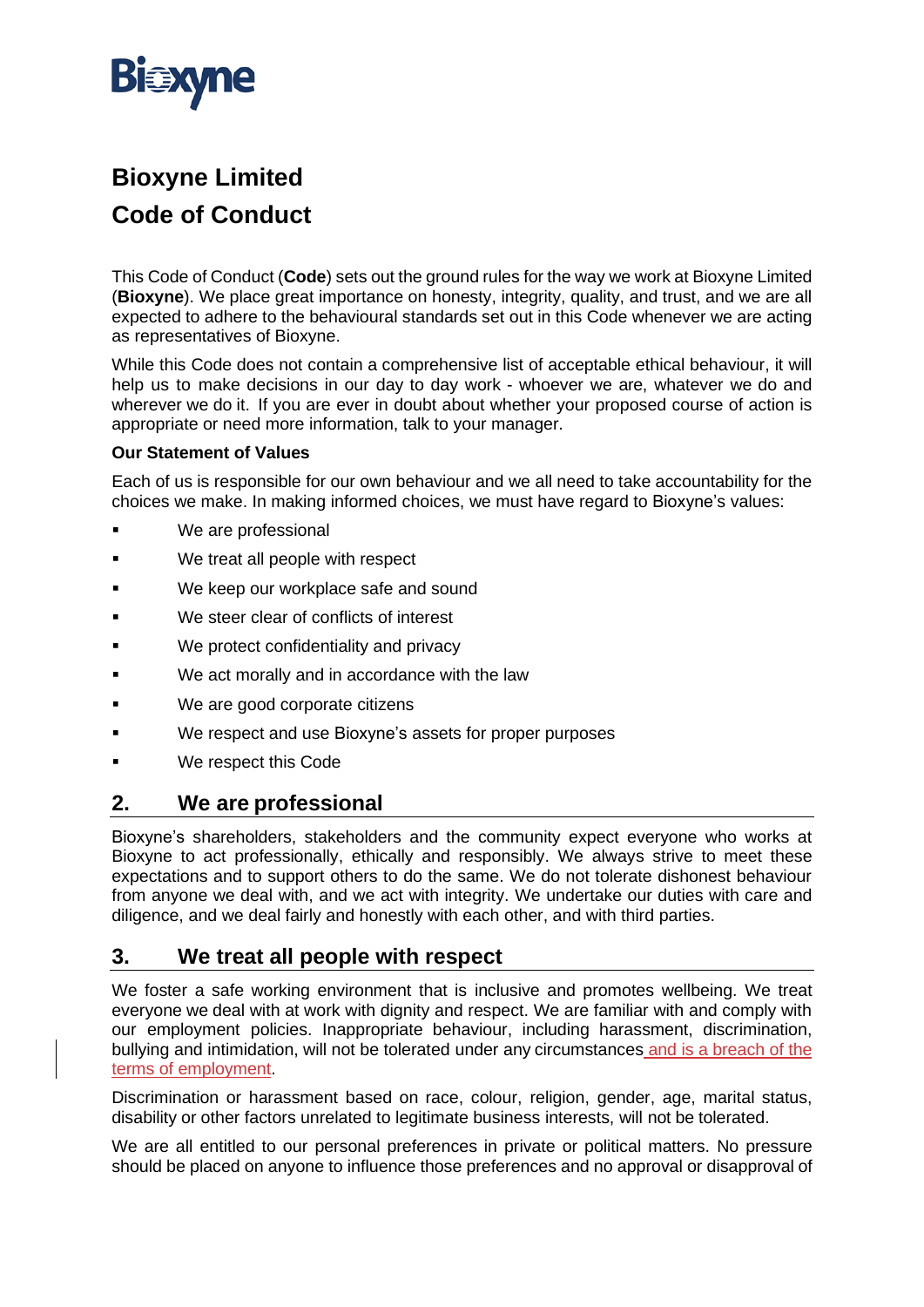

anybody's private or political preferences or activities should be shown by anyone in their role at Bioxyne.

Employment and advancement decisions within Bioxyne are based upon merit, qualifications and competence and will not be issued or affected by unlawful discrimination, including on grounds of gender, age, marital status, sexuality, parental status, pregnancy, physical features, disability or impairment, ethnic origin or religious, political or other beliefs.

### **4. We keep our workplace safe and sound**

Bioxyne is committed to ensuring a safe working environment for all employees and this includes complying with all applicable laws, regulations and record keeping requirements to avoid workplace injuries. If we see something unsafe, we say something.

## **5. We steer clear of conflicts of interest**

We make sure our individual interests do not interfere with Bioxyne's interests, and we immediately disclose to our managers any business or personal relationships we have which might impact, or appear to impact, Bioxyne's decision making processes. The perception of a conflict of interest can do as much damage to Bioxyne's reputation as an actual conflict of interest, so we always keep an arm's length relationship when dealing with stakeholders, suppliers or partners.

## **6. We protect confidentiality and privacy**

In our work at Bioxyne, we are entrusted with private and confidential information relating to Bioxyne, colleagues, suppliers, stakeholders and other third parties. We respect the sensitive nature of this information, and understand that misuse of this information could have severe consequences for those whose information is misused. We protect all private and confidential information entrusted to Bioxyne, and we never misuse it. We act in accordance with Bioxyne's privacy policy at all times.

#### **7. We act morally and in accordance with the law**

We act honestly and with the highest standards of personal integrity at all times.

Bioxyne complies with the Australian anti-bribery legislation. Among other things, this prohibits employees from bribing any public official, government, or other individual – regardless of nationality or local custom – to secure any concession, contract, or favourable treatment for the Company or any of its entities or the employee. Bribes include any kickbacks or other unlawful payments.

We aren't interested in any improper payments, benefits or gains of any kind. We don't do anything which might suggest that we are giving preferential treatment to a person or company that is offering a reward or gift. We only entertain customers and business associates in a manner approved by management, which includes avoiding any actual or perceived conflicts of interest.

Bioxyne is subject to laws and regulations in all the locations in which we operate. We stay up to date and comply with all applicable laws, and otherwise act honestly and in good faith at all times. We respect the customs and business practices of the countries in which we operate while not compromising the principles embodied in this Code.